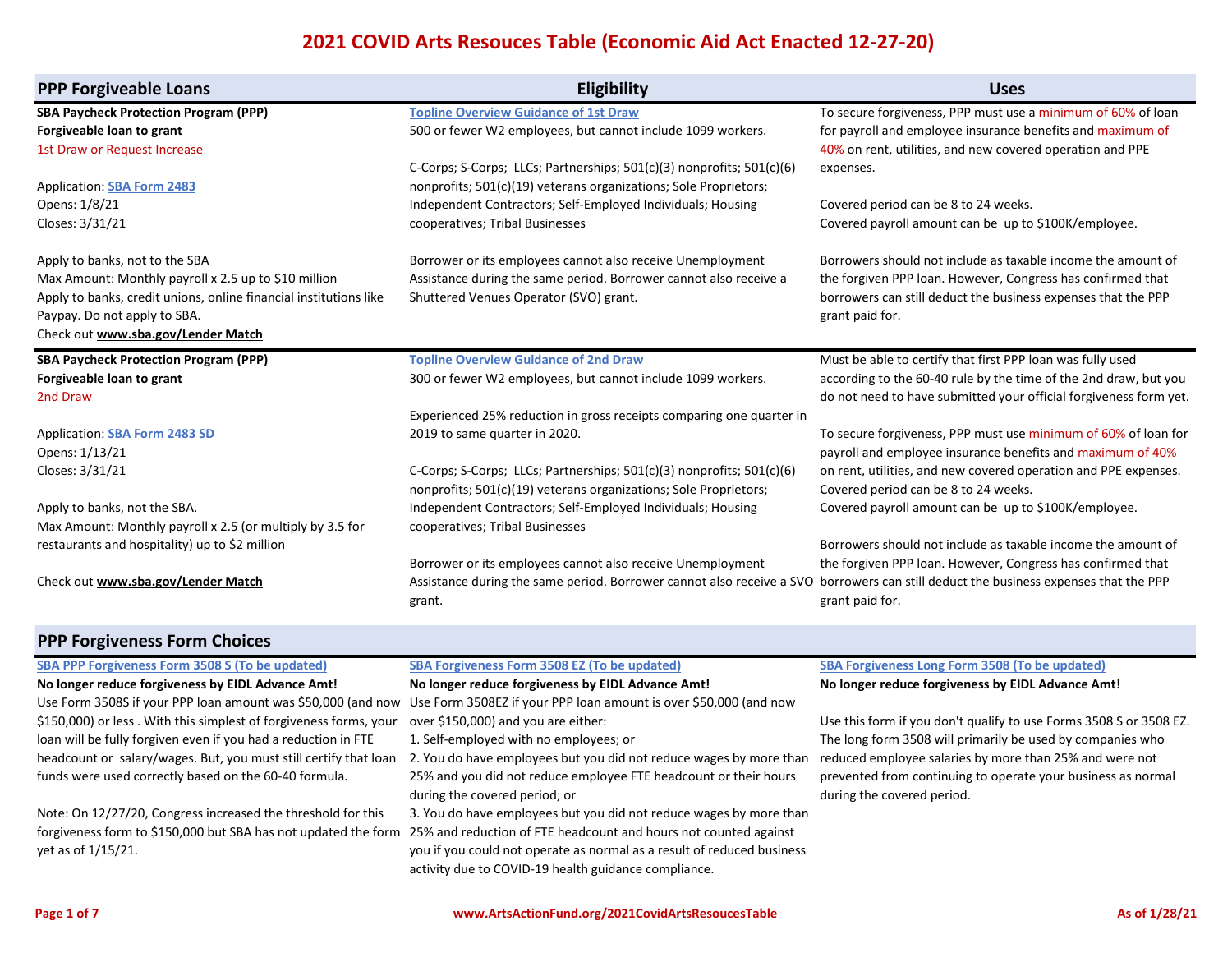# **SBA COVID-19 Emergency Injury Disaster Loan (EIDL) and Advances**

[On December 27, 2020, Congress replenished this SBA loan](https://www.sba.gov/funding-programs/loans/coronavirus-relief-options/covid-19-economic-injury-disaster-loans#section-header-4)  [program with \\$20 billion. It is](https://www.sba.gov/funding-programs/loans/coronavirus-relief-options/covid-19-economic-injury-disaster-loans#section-header-4) **[NOT](https://www.sba.gov/funding-programs/loans/coronavirus-relief-options/covid-19-economic-injury-disaster-loans#section-header-4)** [a second draw. Only those](https://www.sba.gov/funding-programs/loans/coronavirus-relief-options/covid-19-economic-injury-disaster-loans#section-header-4)  [who did not successfully receive or were not officially declined](https://www.sba.gov/funding-programs/loans/coronavirus-relief-options/covid-19-economic-injury-disaster-loans#section-header-4)  [an EIDL loan before 12/27/20 can apply.](https://www.sba.gov/funding-programs/loans/coronavirus-relief-options/covid-19-economic-injury-disaster-loans#section-header-4)

[EIDL loans are NOT forgiveable. These loans must be repaid over](https://www.sba.gov/funding-programs/loans/coronavirus-relief-options/covid-19-economic-injury-disaster-loans#section-header-4)  [a 30-year term at low interest rates of 2.75% for nonprofit](https://www.sba.gov/funding-programs/loans/coronavirus-relief-options/covid-19-economic-injury-disaster-loans#section-header-4)  [organizations and 3.75% for all other entitites and self](https://www.sba.gov/funding-programs/loans/coronavirus-relief-options/covid-19-economic-injury-disaster-loans#section-header-4)[employed/sole proprietors. Loan repayments are deferred by](https://www.sba.gov/funding-programs/loans/coronavirus-relief-options/covid-19-economic-injury-disaster-loans#section-header-4)  [one year from origination of the loan.](https://www.sba.gov/funding-programs/loans/coronavirus-relief-options/covid-19-economic-injury-disaster-loans#section-header-4)

[Application:](https://www.sba.gov/funding-programs/loans/coronavirus-relief-options/covid-19-economic-injury-disaster-loans#section-header-4) **[https://covid19relief.sba.gov/#/](https://www.sba.gov/funding-programs/loans/coronavirus-relief-options/covid-19-economic-injury-disaster-loans#section-header-4)**

**[Note:](https://www.sba.gov/funding-programs/loans/coronavirus-relief-options/covid-19-economic-injury-disaster-loans#section-header-4)** [Self-employed and sole proprietors should count](https://www.sba.gov/funding-programs/loans/coronavirus-relief-options/covid-19-economic-injury-disaster-loans#section-header-4)  [themselves as one employee \(do not say zero\).](https://www.sba.gov/funding-programs/loans/coronavirus-relief-options/covid-19-economic-injury-disaster-loans#section-header-4)

You can have an EIDL loan simultaneously with any other federal resource including a PPP loan, Pandemic Unemployment Assistance, and a Shuttered Venue Operator Grant.

EIDL Loan funds can be used for working capital & normal operating expenses, such as payroll, independent contractors, health care benefits, rent, utilities, fixed debt payments, repairs, and personal protection equipment.

Only EIDL loans of \$25,000 or more require collateral. You can accept or reject the loan offer or only take a portion of it.

Loan amount based on 2019 business expenses and borrower's credit score.

#### **EIDL Advances:**

EIDL Advance funds have been provided by Congress to fulfill the original promise of providing a full \$10,000 advance, tax-free grant, if it was officially requested by the borrower, when originally applying for an EIDL loan in 2020. These new funds will first pay the 16 million EIDL applications that were made through July 2020 with the following priority order:

- Borrowers located in a low-income area, have 300 or fewer employees, and can prove at least a 30% loss in revenues during any 8-week period during the pandemic.

- All other borrowers with 300 or fewer employees who did not receive the full \$10,000 advance, regardless of number of employees, and can prove at least a 30% loss in revenues during any 8-week period during the pandemic.

Previous EIDL Advance Recipients do not have to apply to receive these additional funds. SBA will contact you directly based on their priority order by email/mail to request proof of your 30% revenue loss. This is particularly good news for individual artists and gig workers who only received a \$1,000 advance last year. Theoretically, you will received an additional \$9,000 this year as a grant that does not have to be repaid or reported as income!

This legislation did not provide funds for new applications for EIDL Advances.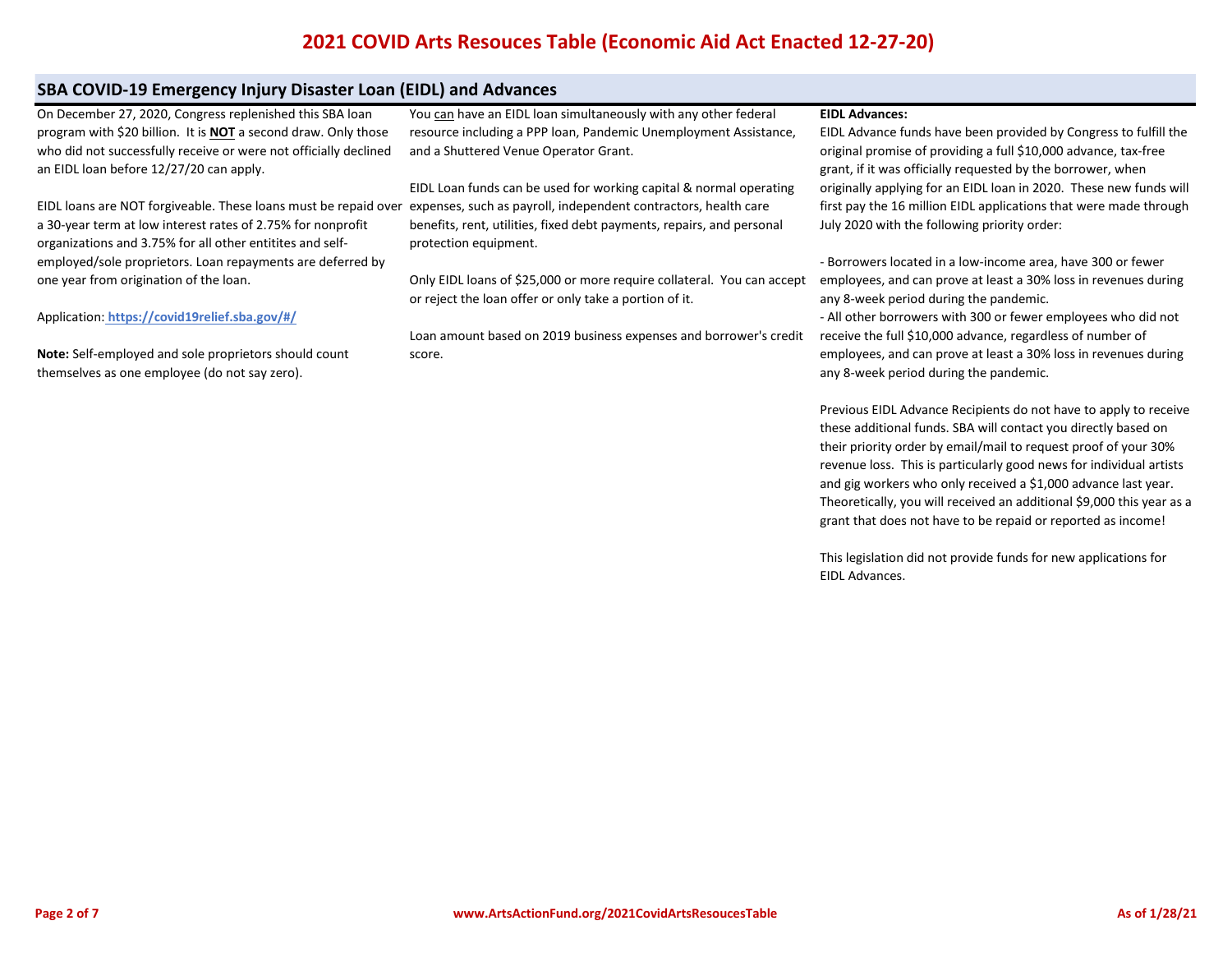# **SBA Shuttered Venue Operators (SVO) Grants**

[On December 27, 2020, Congress established a new \\$12 billion](https://www.sba.gov/funding-programs/loans/coronavirus-relief-options/shuttered-venue-operators-grant)  [SBA program for](https://www.sba.gov/funding-programs/loans/coronavirus-relief-options/shuttered-venue-operators-grant) **[Shuttered Venues Operators](https://www.sba.gov/funding-programs/loans/coronavirus-relief-options/shuttered-venue-operators-grant)** [\(SVO\) grants for](https://www.sba.gov/funding-programs/loans/coronavirus-relief-options/shuttered-venue-operators-grant)  [movie theaters, museums, zoos, acquariums, and talent](https://www.sba.gov/funding-programs/loans/coronavirus-relief-options/shuttered-venue-operators-grant)  [representatives of artists who perform in these kinds of venues.](https://www.sba.gov/funding-programs/loans/coronavirus-relief-options/shuttered-venue-operators-grant)  [This is a grant, not a loan, and it does not have to be repaid. \\$2](https://www.sba.gov/funding-programs/loans/coronavirus-relief-options/shuttered-venue-operators-grant)  [billion is reserved for smaller eligible applicants with no more](https://www.sba.gov/funding-programs/loans/coronavirus-relief-options/shuttered-venue-operators-grant)  [than 50 full-time employees](https://www.sba.gov/funding-programs/loans/coronavirus-relief-options/shuttered-venue-operators-grant)

[The SBA is in the process of setting up the grant program and is](https://www.sba.gov/funding-programs/loans/coronavirus-relief-options/shuttered-venue-operators-grant)  [not yet accepting applications. Preliminary guidelines and future](https://www.sba.gov/funding-programs/loans/coronavirus-relief-options/shuttered-venue-operators-grant)  [application will be posted at](https://www.sba.gov/funding-programs/loans/coronavirus-relief-options/shuttered-venue-operators-grant)

**[https://www.sba.gov/funding-programs/loans/coronavirus](https://www.sba.gov/funding-programs/loans/coronavirus-relief-options/shuttered-venue-operators-grant)[relief-options/shuttered-venue-operators-grant](https://www.sba.gov/funding-programs/loans/coronavirus-relief-options/shuttered-venue-operators-grant)**

**[Note:](https://www.sba.gov/funding-programs/loans/coronavirus-relief-options/shuttered-venue-operators-grant)** [Eligible entities must have been in operation as of Feb. 29,](https://www.sba.gov/funding-programs/loans/coronavirus-relief-options/shuttered-venue-operators-grant)  [2020. SVO applicant can](https://www.sba.gov/funding-programs/loans/coronavirus-relief-options/shuttered-venue-operators-grant)**[not](https://www.sba.gov/funding-programs/loans/coronavirus-relief-options/shuttered-venue-operators-grant)** [apply or receive a PPP loan on or](https://www.sba.gov/funding-programs/loans/coronavirus-relief-options/shuttered-venue-operators-grant)  [after Dec. 27, 2020, but receiving a PPP loan before that date is](https://www.sba.gov/funding-programs/loans/coronavirus-relief-options/shuttered-venue-operators-grant)  [fine. Do](https://www.sba.gov/funding-programs/loans/coronavirus-relief-options/shuttered-venue-operators-grant) **[not](https://www.sba.gov/funding-programs/loans/coronavirus-relief-options/shuttered-venue-operators-grant)** [apply for a new or second draw PPP in 2021 if you](https://www.sba.gov/funding-programs/loans/coronavirus-relief-options/shuttered-venue-operators-grant)  [plan to apply for an SVO grant; otherwise, you will be](https://www.sba.gov/funding-programs/loans/coronavirus-relief-options/shuttered-venue-operators-grant)  [disqualified from the SVO grant program. FYI: PPP loan offers](https://www.sba.gov/funding-programs/loans/coronavirus-relief-options/shuttered-venue-operators-grant)  [from a financial institution are only valid for 10 days anyways;](https://www.sba.gov/funding-programs/loans/coronavirus-relief-options/shuttered-venue-operators-grant)  [after that, the loan offer is rescinded.](https://www.sba.gov/funding-programs/loans/coronavirus-relief-options/shuttered-venue-operators-grant)

#### **[Grant amounts:](https://www.sba.gov/funding-programs/loans/coronavirus-relief-options/shuttered-venue-operators-grant)**

[For an eligible entity in operation on 1/1/19, it can apply for the](https://www.sba.gov/funding-programs/loans/coronavirus-relief-options/shuttered-venue-operators-grant)  [lesser of an amount equal to 45% of their 2019 gross earned](https://www.sba.gov/funding-programs/loans/coronavirus-relief-options/shuttered-venue-operators-grant)  [revenue OR \\$10 Million.](https://www.sba.gov/funding-programs/loans/coronavirus-relief-options/shuttered-venue-operators-grant) 

[An eligible entity who began operation after 1/1/19 can apply](https://www.sba.gov/funding-programs/loans/coronavirus-relief-options/shuttered-venue-operators-grant)  [for the lesser of the average monthly gross revenue for each full](https://www.sba.gov/funding-programs/loans/coronavirus-relief-options/shuttered-venue-operators-grant)  [month you were in operation during 2019 multiplied by 6 OR](https://www.sba.gov/funding-programs/loans/coronavirus-relief-options/shuttered-venue-operators-grant)  [\\$10 Million.](https://www.sba.gov/funding-programs/loans/coronavirus-relief-options/shuttered-venue-operators-grant)

[the hardest hit performing live arts venues, theatrical producers,](https://www.sba.gov/funding-programs/loans/coronavirus-relief-options/shuttered-venue-operators-grant) **Shuttered Venue Operators Grants during the first and second Several priorty rounds of funding during the first 60 days. Note: On January 20, 2021, SBA updated the proposed plan for issuing priority periods. To clarify, priority awardees will not need to satisfy the small employer set-aside. During the first 59 days of opening the SVO Grants, SBA will reserve no less than \$2 billion of program funding for grants to entities that have no more than 50 employees.**  Regardless of how many employees you have, please apply as soon as the SVO application portal opens because SBA will route your application into the correct priority round. Even if funds run out quickly, please still apply because the SVO fund could be replenished by President Biden and Congress and you want to keep your early spot in the queue.

> **The SBA is in the process of setting up the grant program and is not yet accepting applications.** Small businesses who have suffered the greatest economic loss will be the first applications processed under the following schedule:

- **First Priority** grants available in first 14 days for entities who suffered a **90%** or greater revenue loss between April 2020 through December 2020 due to the COVID-19 pandemic.

- **Second Priority** grants available in second 14 days for entities who suffered a **70%** or greater revenue loss between April 2020 through December 2020 due to the COVID-19 pandemic.

- **Third Priority** grants available after the first 28 days for entities who suffered a **25%** or greater revenue loss between April 2020 through December 2020 due to the COVID-19 pandemic.

- **Second draw Supplemental** grants for who were eligible for first and second round priority grants and who also suffered a 70% or greater revenue loss in 2021 for the most recent calendar quarter (as of 04-01- **[FAQs on SVOs:](https://www.sba.gov/document/support-shuttered-venue-operators-grants-faq)**  21 or later)

- **Unrestricted, Non-Priority Round** begins 61 days after initial priority grant awards and is available for eligible entities of any size can apply who suffered a 25% or greater revenue loss.

- **[Funds may be used for specific expenses, which include:](https://www.sba.gov/document/support-shuttered-venue-operators-grants-faq)** [- Payroll costs](https://www.sba.gov/document/support-shuttered-venue-operators-grants-faq)
- [Rent payments](https://www.sba.gov/document/support-shuttered-venue-operators-grants-faq)
- [Utility payments](https://www.sba.gov/document/support-shuttered-venue-operators-grants-faq)
- [Scheduled mortgage payments \(not including prepayment of](https://www.sba.gov/document/support-shuttered-venue-operators-grants-faq)  [principal\)](https://www.sba.gov/document/support-shuttered-venue-operators-grants-faq)

[- Scheduled debt payments \(not including prepayment of](https://www.sba.gov/document/support-shuttered-venue-operators-grants-faq)  [principal\) on any indebtedness incurred in the ordinary course of](https://www.sba.gov/document/support-shuttered-venue-operators-grants-faq)  [business prior to 02-15-20\)](https://www.sba.gov/document/support-shuttered-venue-operators-grants-faq)

- [Worker protection expenditures](https://www.sba.gov/document/support-shuttered-venue-operators-grants-faq)
- [Payments to independent contractors \(not to exceed \\$100K in](https://www.sba.gov/document/support-shuttered-venue-operators-grants-faq)  [annual compensation per contractor\)](https://www.sba.gov/document/support-shuttered-venue-operators-grants-faq)

[- Other ordinary and necessary business expenses, including](https://www.sba.gov/document/support-shuttered-venue-operators-grants-faq)  [maintenance costs](https://www.sba.gov/document/support-shuttered-venue-operators-grants-faq)

- [Administrative costs \(incl. fees and licensing\) State and local](https://www.sba.gov/document/support-shuttered-venue-operators-grants-faq)  [taxes and fees](https://www.sba.gov/document/support-shuttered-venue-operators-grants-faq)
- [Operating leases in effect as of 02-15-20](https://www.sba.gov/document/support-shuttered-venue-operators-grants-faq)
- [Insurance payments](https://www.sba.gov/document/support-shuttered-venue-operators-grants-faq)

[- Advertising, production transportation, and capital expenditures](https://www.sba.gov/document/support-shuttered-venue-operators-grants-faq)  [related to producing a theatrical or live performing arts](https://www.sba.gov/document/support-shuttered-venue-operators-grants-faq)  [production. \(May not be primary use of funds.\)](https://www.sba.gov/document/support-shuttered-venue-operators-grants-faq)

#### **[Grantees may not use award funds to:](https://www.sba.gov/document/support-shuttered-venue-operators-grants-faq)**

- [Buy real estate](https://www.sba.gov/document/support-shuttered-venue-operators-grants-faq)
- [Make payments on loans originated after 02-15-20](https://www.sba.gov/document/support-shuttered-venue-operators-grants-faq)
- [Make investments or loans](https://www.sba.gov/document/support-shuttered-venue-operators-grants-faq)

[- Make contributions or other payments to, or on behalf of,](https://www.sba.gov/document/support-shuttered-venue-operators-grants-faq)  [political parties, political committees, or candidates for election](https://www.sba.gov/document/support-shuttered-venue-operators-grants-faq)

**[www.sba.gov/document/support-shuttered-venue-operators](https://www.sba.gov/document/support-shuttered-venue-operators-grants-faq)[grants-faq](https://www.sba.gov/document/support-shuttered-venue-operators-grants-faq)**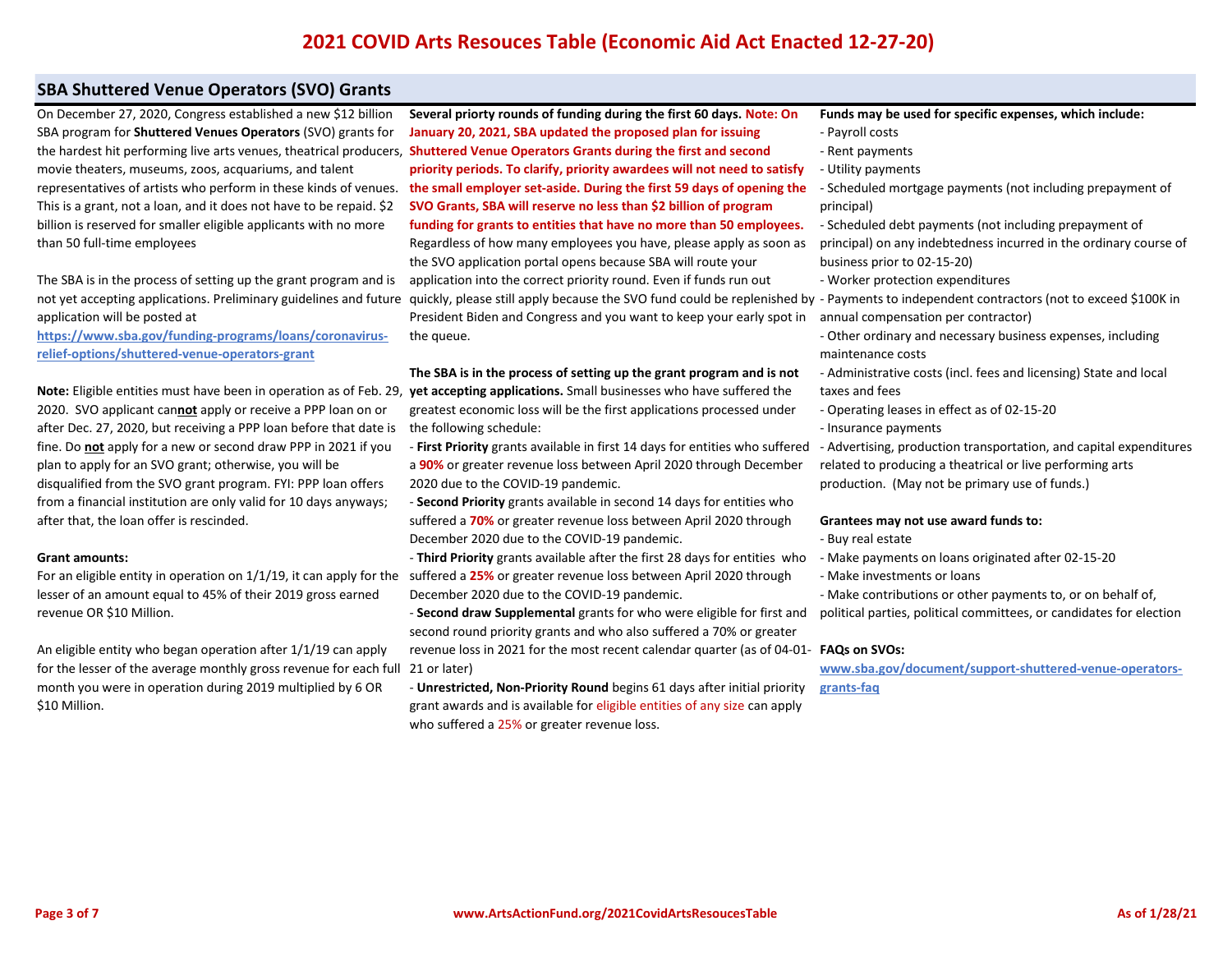# **Federal Pandemic Unemployment Assistance**

**FPUC** - Extends the Federal Pandemic Unemployment the benefits amount above the state base benefits by an additional \$300 per week.

Compensation 11 weeks through March 14, 2021, and increases [Assistance that allows self-employed workers to be eligible to both](https://www.careeronestop.org/LocalHelp/UnemploymentBenefits/find-unemployment-benefits.aspx)  **[PUA](https://www.careeronestop.org/LocalHelp/UnemploymentBenefits/find-unemployment-benefits.aspx)** [- Extends and also phases out the Pandemic Unemployment](https://www.careeronestop.org/LocalHelp/UnemploymentBenefits/find-unemployment-benefits.aspx)  [state unemployment benefits to March 14 \(after which no new](https://www.careeronestop.org/LocalHelp/UnemploymentBenefits/find-unemployment-benefits.aspx)  [applicants\) through April 5, 2021.](https://www.careeronestop.org/LocalHelp/UnemploymentBenefits/find-unemployment-benefits.aspx) 

**Mixed Income Workers** - Provides an additional \$100 per week to the \$300 per week (total \$400 per week) for up to 11 weeks through March 14, 2021, for unemployed "mixed income" workers who have at least \$5,000 a year in self-employment income but are disqualified from receiving PUA because they are [applying for benefits in your state.](https://www.careeronestop.org/LocalHelp/UnemploymentBenefits/find-unemployment-benefits.aspx)  eligible for regular state unemployment benefits. This benefit is added to FPUC and will terminate with it on March 14, 2021.

#### **[www.CareerOneStop.com](https://www.careeronestop.org/LocalHelp/UnemploymentBenefits/find-unemployment-benefits.aspx)**

[Review information on filing for unemployment compensation and use](https://www.careeronestop.org/LocalHelp/UnemploymentBenefits/find-unemployment-benefits.aspx)  and 2021 period). [the CareerOneStop Unemployment Benefits Finder to learn about](https://www.careeronestop.org/LocalHelp/UnemploymentBenefits/find-unemployment-benefits.aspx) 

**PEUC** - Extends but also phases out the Pandemic Emergency Unemployment Compensation, which extends the maximum of weeks an unemployed worker can collect benefit to April 5, 2021, but no new applications after March 14, 2021.

# **Maximum number of weeks** - a worker may claim unemployment benefits for a total of 50 weeks (includes 2020

## **Direct Taxpayer Stimulus Payments**

**Direct Payments** - Economic relief via IRS stimulus payments of **\$600** for individuals with a 2019 Adjusted Gross Income (AGI) of up to \$75,000 per year. **\$1,200** for married filing jointly taxpayers with an AGI of up to \$150,000, and an extra **\$600** for each dependent child who are under 17 years old.

**Phase Out** - \$600 for single or \$1,200 for married filing jointly payments would be phased out by 5% for every \$1,000 above the AGI's If you didn't get any payments or got less than the full amounts listed above. (ie - a single taxpayer with an AGI of \$80,000 on her 2019 from last year's or this year's payments, you may qualify for the tax return and claiming 3 dependent children under the age of 17 years [credit when you complete your 2020 tax return.](https://www.irs.gov/newsroom/recovery-rebate-credit)  old would receive \$1,900 (\$100 for herself and \$1,800 for her 3 kids) **[IRS Recovery Rebate Credit](https://www.irs.gov/newsroom/recovery-rebate-credit)**

[Learn more at](https://www.irs.gov/newsroom/recovery-rebate-credit) **[Recovery Rebate Credit](https://www.irs.gov/newsroom/recovery-rebate-credit)**

Track your IRS Payment**: www.IRS.gov/coronavirus/get-my-payment**

## **National Endowment for the Arts**

allows them to award general operating grants with FY 2021 funds, rather restrict grants to project-specific grants that cannot be produced because of COVID-19. Nonprofit and governmental arts organizations are eligible to apply.

**National Endowment for the Arts and National Endowment for**  Congress also made it retroactive for NEA and NEH to re-classify those Congress appropriated each of these federal agencies in the FY21 Omnibus bill with a budget increase to **\$167.5 million** that previously awarded project-specific grants using **FY 2019** and **FY 2020**  funds that were unable to be completed because of COVID-19. This could unlock **more than \$100 million** of additional funds for nonprofit and governmental arts organization grantees.

[Regularly check the websites of these federal cultural agencies](http://www.arts.gov/)  [for upcoming guidance:](http://www.arts.gov/)

**[www.Arts.gov](http://www.arts.gov/)**

**[www.NEH.gov](http://www.arts.gov/)**

**the Humanities**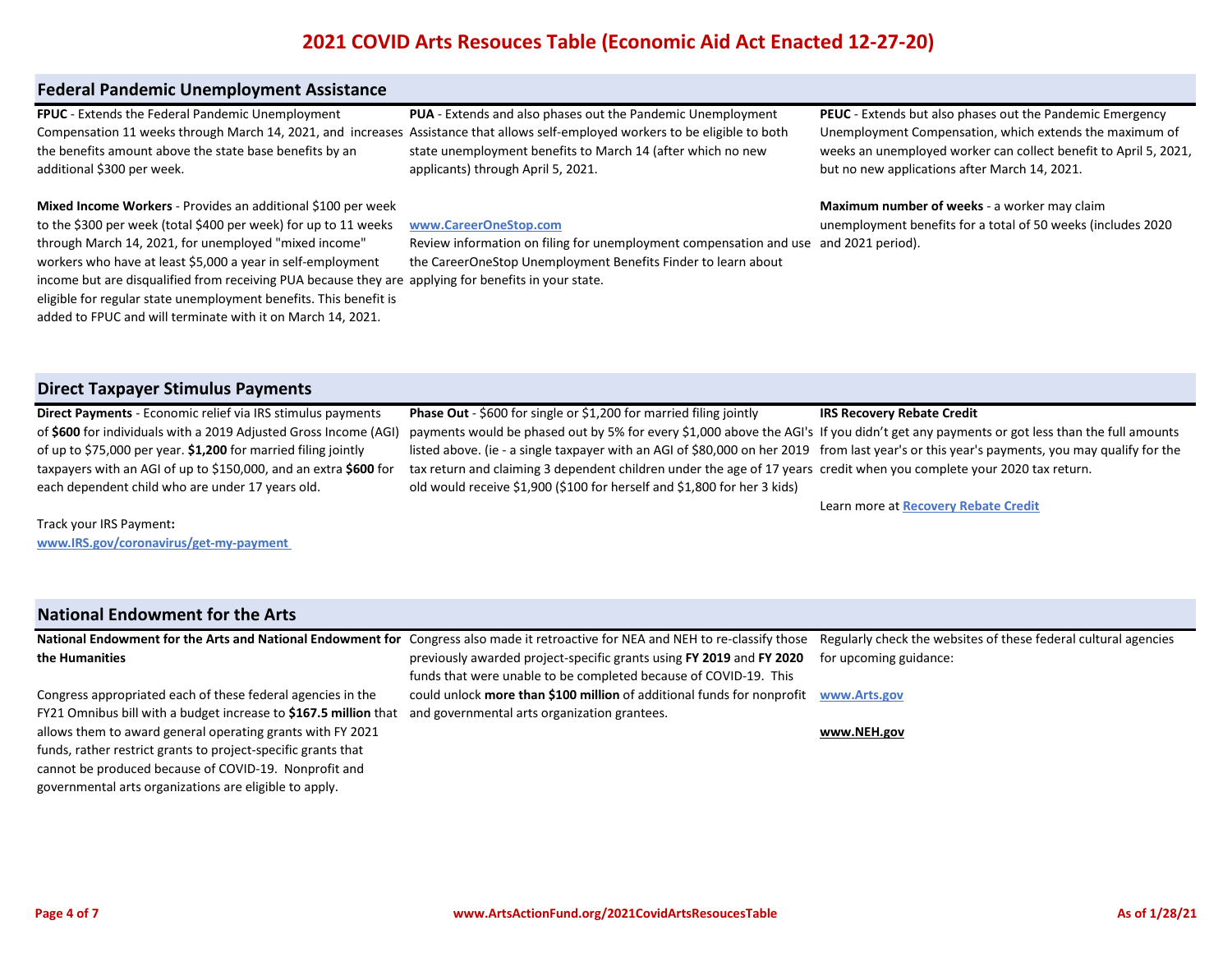## **Extend Eviction and Foreclosure Moratoriums**

**Economic Aid Act provided a temporary extension to the current CDC eviction moratorium and an additional \$25 billion in emergency rental assistance.**

- Extends eviction moratorium until Jan. 31, 2021.

- Eligible renters will receive the assistance to pay for rent, utility payments, any unpaid rent and/or unpaid utility bills. - A household may receive up to 12 months of assistance, however, an additional three months may be added if it is necessary to ensure the family remain housed. to acquisitions and housing bond-financed developments. - Treasury will distribute funds to states and localities using the same formula used to distribute the CRF. Small states will

receive a minimum of \$200 million in emergency rental assistance. Localities with populations over 200,000 may request to receive their allocation of emergency rental The U.S. territories would share a set-aside of \$400 million (with Mae and Freddie Mac. a small territory set-aside), while \$800 million would be set aside for Native Americans, Alaska Natives and Native Hawaiians.

- Establishes a 4% floor for calculating housing tax credits related Department of Housing and Urban Development, to consider extending assistance directly. Under the program, D.C. is treated as a state. continue forbearance applications for all loans guaranteed by Fannie **President Biden's Day One Executive Order on 1-20-21:** The COVID-19 pandemic has triggered an almost unprecedented housing affordability crisis. Today, 1 in 5 renters and 1 in 10 homeowners with a mortgage are behind on payments. President Biden is asking the Centers for Disease Control and Prevention to consider immediately extending the federal eviction moratorium until at least March 31, 2021, while calling on Congress to provide much needed rental assistance and extend it further. And, he will ask the Department of Veterans Affairs, Department of Agriculture, and the foreclosure moratoriums for federally guaranteed mortgages and continuing applications for forbearance for federally guaranteed mortgages until at least March 31, 2021. The Federal Housing Finance Agency (FHFA) has already extended its foreclosure and eviction moratoriums until February 28, 2021. President Biden will call on the agency to consider extending the foreclosure moratorium further and

# **Extend Student Loan Repayment**

Economic Aid Act did not provide an extension on student loan repayment forebearance. Last summer, President Trump used executive action to continue the CARES Act student loan relief until the end of December, avoiding student loan bills coming due just weeks before the presidential election. In December 2020, former Education Secretary Betsy DeVos further extended the relief until the end of January.

#### **President Biden's Day One Executive Order on 1-20-21:**

Currently, borrowers owe over \$1.5 trillion in federal student loans. Borrowers of all ages are often faced with a tough tradeoff between making their student loan payments, investing in their long-term financial future, or paying their bills. The pandemic has only increased the economic hardship of the millions of Americans who have student debt. President Biden is asking the Department of Education to consider immediately extending the pause on interest and principal payments for direct federal loans until at least September 30, 2021.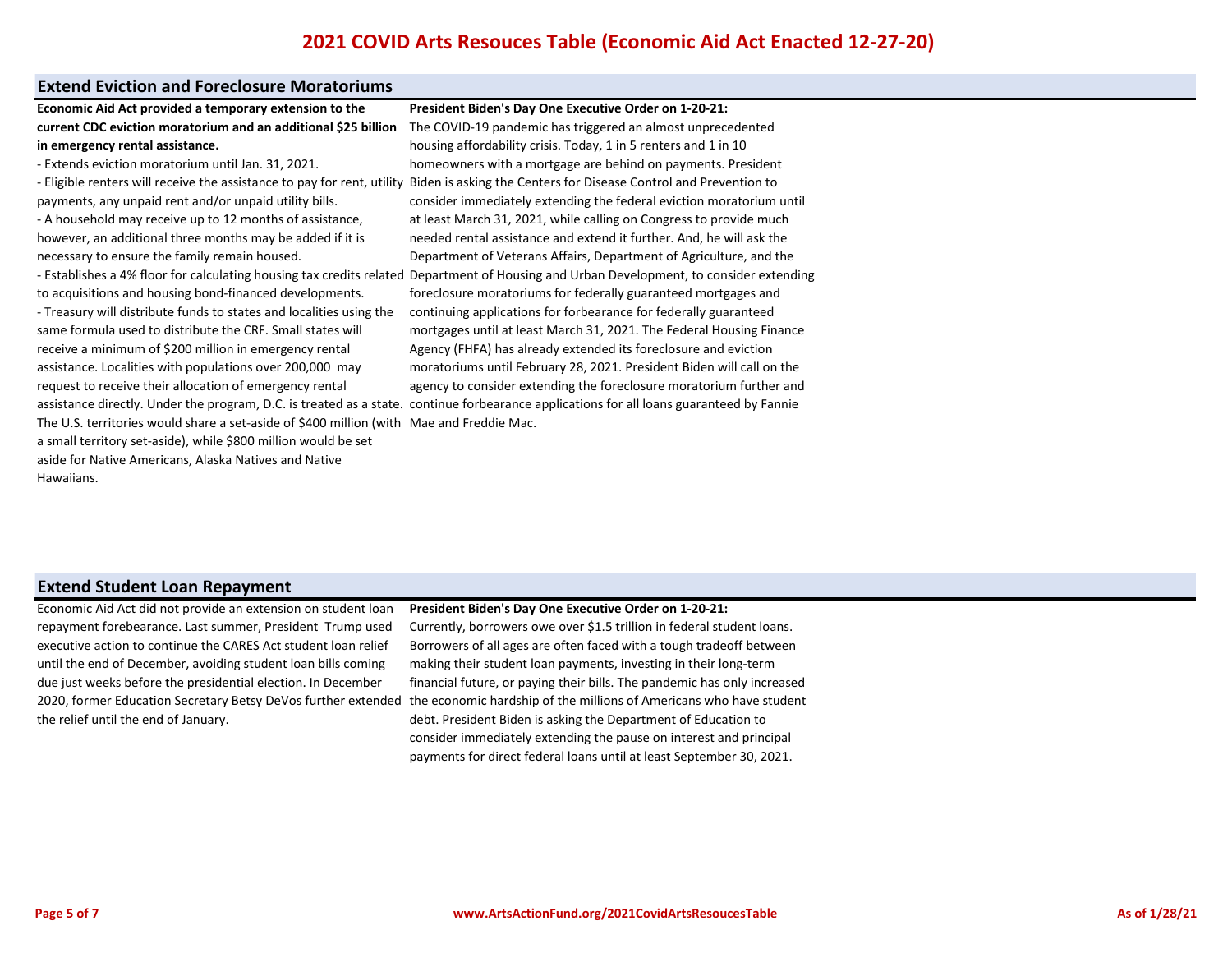## **Broadband Provisions**

**Economic Aid Act provided \$7 billion to expand broadband access for students, families and unemployed workers. It includes:**

- A new \$3.2 billion Emergency Broadband Benefit that will

provide \$50 per month for broadband for low-income families.

- \$300 million for rural broadband.

- \$250 million for Federal Communications Commission's telehealth program.

- \$285 million to fund a pilot program to assist with broadband issues for historically Black colleges and universities.

- \$1.9 billion for "rip and replace" efforts related to Huawei and ZTE equipment in U.S. networks.

- \$1 billion in grants for tribal broadband programs.

\$65 million to improve broadband mapping.

# **CARES Act State and Local Block Grants**

Economic Aid Act Extended the date by which state and local governments must make expenditures with the original CARES Act Coronavirus Relief Fund (CRF) awards from Dec. 30, 2020, to Dec. 31, 2021.

# **Charitable Tax Deduction Extended**

Re-establishes the \$300 above-the-line charitable tax deduction to now allow a \$600 deduction for taxpayers filing jointly instead of limiting it to only \$300 per tax return.